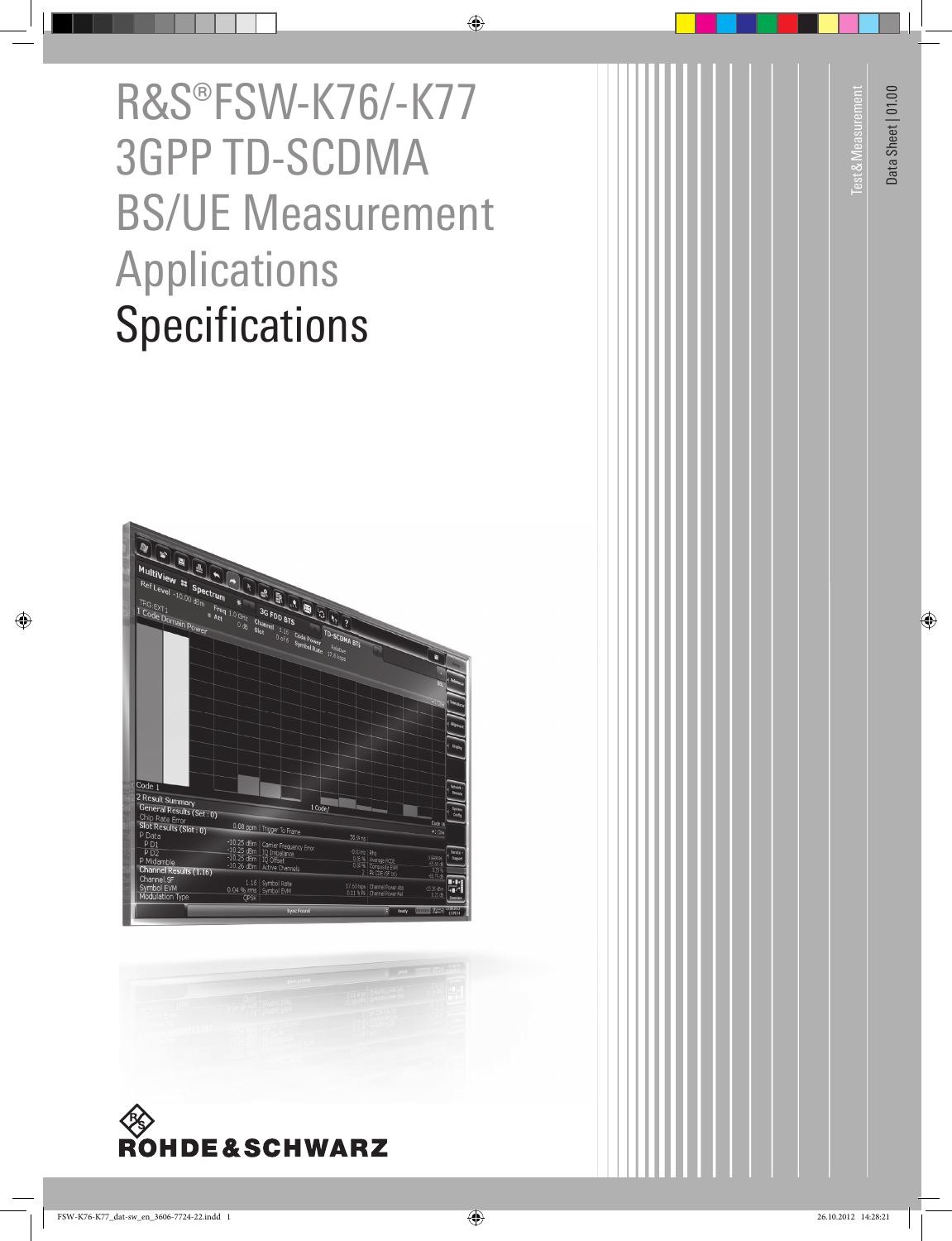### **CONTENTS**

Specifications apply to the:

- R&S®FSW-K76 3GPP TD-SCDMA BS Measurement Application  $\bullet$
- R&S®FSW-K77 3GPP TD-SCDMA UE Measurement Application  $\bullet$

They are based on the R&S®FSW signal and spectrum analyzer data sheet specifications and have not been checked separately. They are not verified during instrument calibration. Measurement uncertainties are given as 95 % confidence intervals. The specified level measurement errors do not take into account systematic errors due to reduced signal to noise ratio (S/N).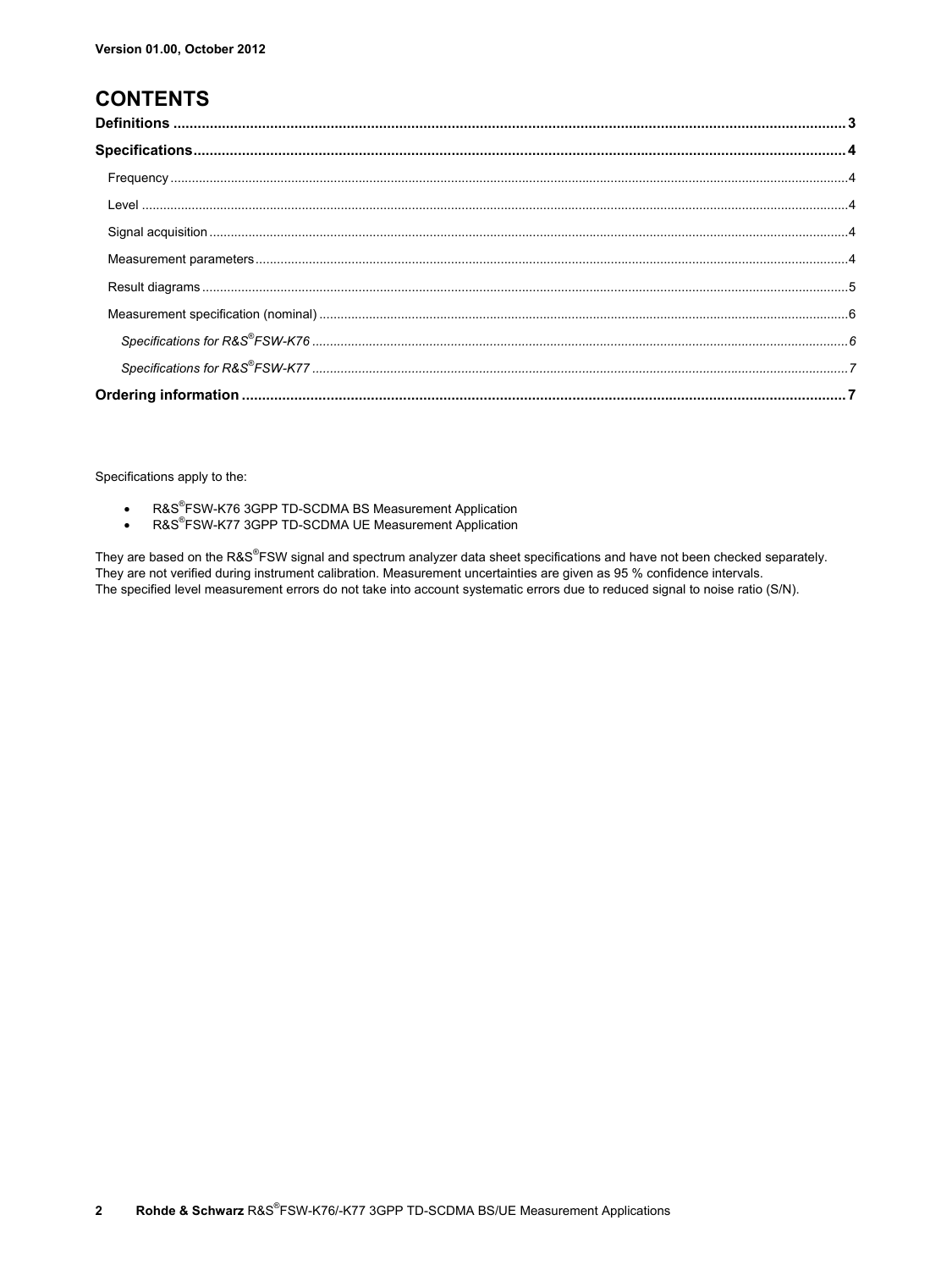# **Definitions**

### **General**

Product data applies under the following conditions:

- Three hours storage at ambient temperature followed by 30 minutes warm-up operation
- Specified environmental conditions met
- Recommended calibration interval adhered to
- All internal automatic adjustments performed, if applicable

### **Specifications with limits**

Represent warranted product performance by means of a range of values for the specified parameter. These specifications are marked with limiting symbols such as <, ≤, >, ≥, ±, or descriptions such as maximum, limit of, minimum. Compliance is ensured by testing or is derived from the design. Test limits are narrowed by guard bands to take into account measurement uncertainties, drift and aging, if applicable.



#### **Specifications without limits**

Represent warranted product performance for the specified parameter. These specifications are not specially marked and represent values with no or negligible deviations from the given value (e.g. dimensions or resolution of a setting parameter). Compliance is ensured by design.

#### **Typical data (typ.)**

Characterizes product performance by means of representative information for the given parameter. When marked with <, > or as a range, it represents the performance met by approximately 80 % of the instruments at production time. Otherwise, it represents the mean value.

#### **Nominal values (nom.)**

Characterize product performance by means of a representative value for the given parameter (e.g. nominal impedance). In contrast to typical data, a statistical evaluation does not take place and the parameter is not tested during production.

#### **Measured values (meas.)**

Characterize expected product performance by means of measurement results gained from individual samples.

#### **Uncertainties**

Represent limits of measurement uncertainty for a given measurand. Uncertainty is defined with a coverage factor of 2 and has been calculated in line with the rules of the Guide to the Expression of Uncertainty in Measurement (GUM), taking into account environmental conditions, aging, wear and tear.

Device settings and GUI parameters are designated with the format "parameter: value".

Typical data as well as nominal and measured values are not warranted by Rohde & Schwarz.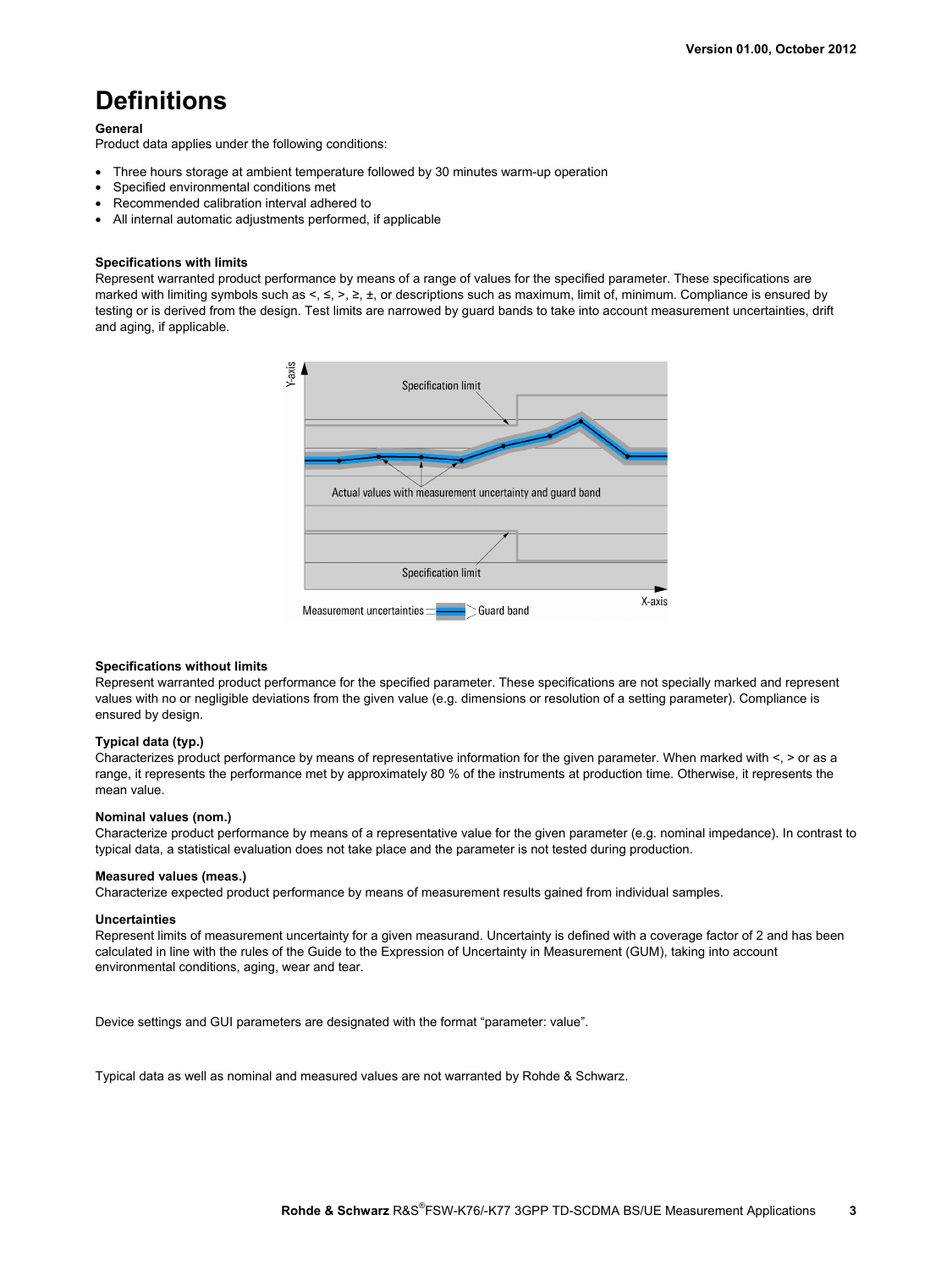# **Specifications**

### **Frequency**

| $\overline{\phantom{a}}$<br>range<br>-regi | DЕ<br>input<br>KI. | ີັFSW<br>∍∾<br>come<br>. as<br>tor<br>ĸά.<br>ш<br>sdi |
|--------------------------------------------|--------------------|-------------------------------------------------------|
|                                            |                    |                                                       |

### **Level**

 $\overline{a}$ 

| $-$<br>ົ<br>- ה-ירי<br>nne<br>الاست<br>$\sim$<br>aBm<br>ווחר<br>. .<br>.,,,<br>`JU<br>. IF<br>г.<br>nı. |  |
|---------------------------------------------------------------------------------------------------------|--|

### **Signal acquisition**

| Supported standards                 |                                        | 3GPP TDD 1.28 Mcps option release 8                                 |
|-------------------------------------|----------------------------------------|---------------------------------------------------------------------|
| Capture length                      |                                        | up to 283500 slots                                                  |
| Sweep time                          | spectrum mask, ACLR                    | max. 16000 s. auto                                                  |
|                                     | (adjacent channel leakage power ratio) |                                                                     |
| Sweep count                         |                                        | 1 to 32767                                                          |
| Trigger modes                       | code domain analysis                   | free run, external,                                                 |
|                                     |                                        | IF power (only R&S®FSW-K77)                                         |
|                                     | RF measurements                        | free run, external, IF power <sup>1</sup> , RF power <sup>1</sup> . |
|                                     |                                        | time, power sensor                                                  |
| Time synchronization in code domain | R&S®FSW-K76                            | based on DwPTS                                                      |
| analysis                            | R&S®FSW-K77                            | based on first detected uplink slot                                 |

### **Measurement parameters**

| Link mode                        | R&S®FSW-K76               | downlink (DL)                               |
|----------------------------------|---------------------------|---------------------------------------------|
|                                  | R&S®FSW-K77               | uplink (UL)                                 |
|                                  |                           |                                             |
| Scrambling code                  |                           | 0 to 127                                    |
| Maximum number of users (Kcell)  |                           | 2, 4, 6, 8, 10, 12, 14, 16                  |
| Phase synchronization            | R&S®FSW-K76               | P-CCPCH                                     |
|                                  |                           | midamble of selected slot                   |
|                                  | R&S®FSW-K77               | code channel of selected slot               |
|                                  |                           | midamble of selected slot                   |
| Channel table search mode        |                           | predefined and autosearch.                  |
|                                  |                           | The predefined channel table allows         |
|                                  |                           | configuring the complete channel setup for  |
|                                  |                           | the code domain analyzer.                   |
| Normalize I/Q offset             |                           | on/off                                      |
| Inactive channel power threshold | channel table auto search | $-100$ dB to 0 dB                           |
|                                  |                           | relative to total data power                |
| Maximum data modulation          | channel table auto search | QPSK, 8PSK, 16QAM, 64QAM                    |
| Spectrum emission mask           | standard                  | in line with standard                       |
|                                  | user defined              | the spectrum emission mask is measured      |
|                                  |                           | in line with either the manual user setting |
|                                  |                           | or a user specified XML file.               |

<sup>&</sup>lt;sup>1</sup> Restricted IF overload, IF power trigger and auto level functionality depending on carrier frequency and bandwidth at carrier frequencies < 50 MHz.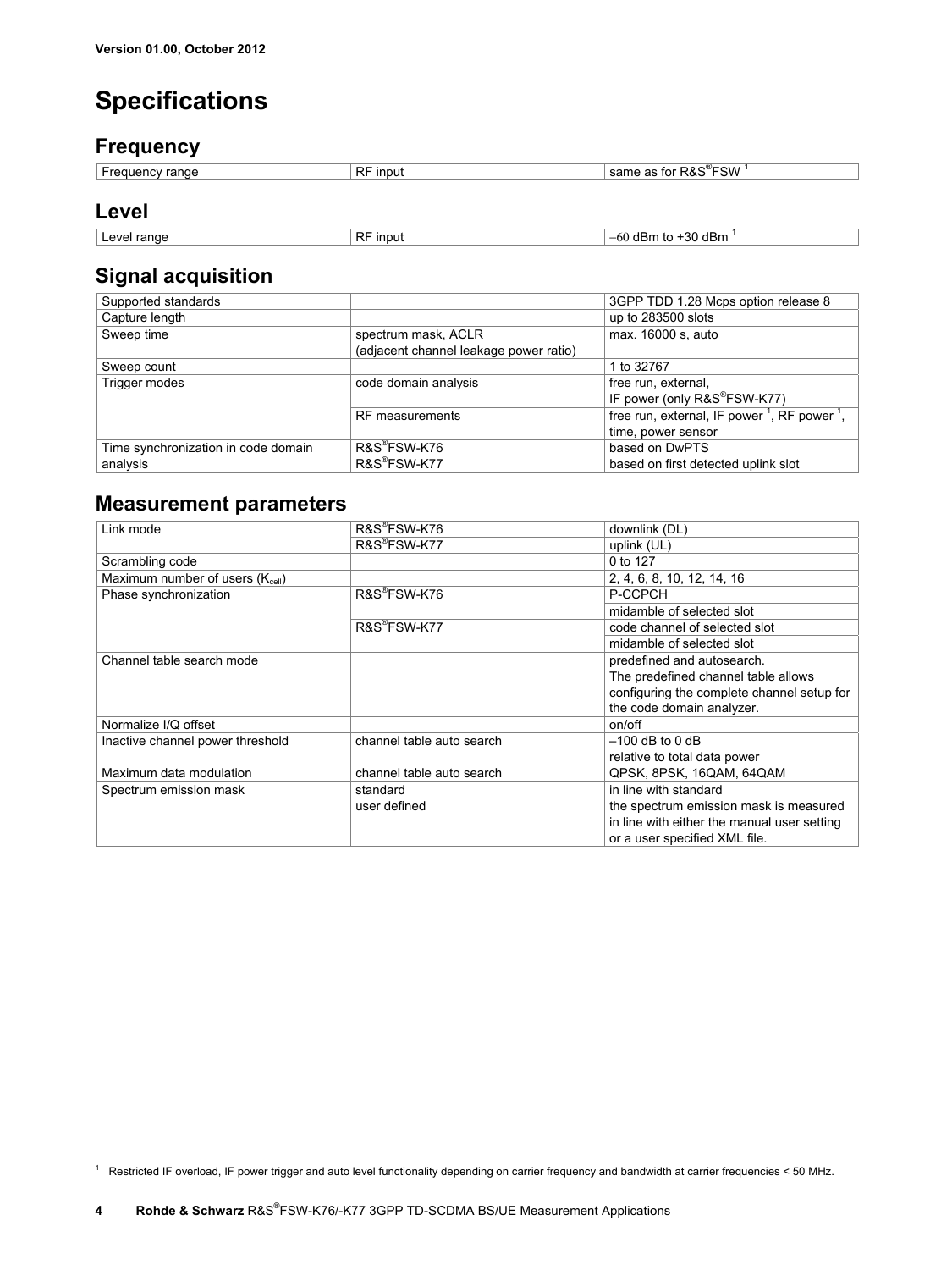### **Result diagrams**

| Result summary                      | general results                                            | chip rate error, trigger to frame                      |
|-------------------------------------|------------------------------------------------------------|--------------------------------------------------------|
|                                     | results for selected slot                                  | data power, midamble power, averaged                   |
|                                     |                                                            | relative code domain error, number of                  |
|                                     |                                                            | active channels, carrier frequency error,              |
|                                     |                                                            | I/Q imbalance, I/Q offset, p, composite                |
|                                     |                                                            | EVM, peak code domain error                            |
|                                     | results for selected channel                               | absolute power, relative power, symbol                 |
|                                     |                                                            | EVM, data rate, modulation type                        |
| Code domain power                   | clear/write, max. hold, min. hold, average,                | code domain power versus channel                       |
|                                     | view                                                       | (relative to total power and absolute)                 |
| Code domain error power             | clear/write, max. hold, min. hold, average,<br>view        | code domain error power versus channel                 |
| Peak code domain error              | clear/write, max. hold, min. hold, average,<br>view        | peak code domain error power versus slot               |
| Channel power versus slot           | clear/write, max. hold, min. hold, average,                | power versus slot for selected channel                 |
|                                     | view                                                       | (relative to total power and absolute)                 |
| Channel table                       | clear/write, max. hold, min. hold, average,                | numeric result table for all midambles and             |
|                                     | view                                                       | channels including the following readings:             |
|                                     |                                                            | channel type, channel number, spreading                |
|                                     |                                                            | factor, data rate, modulation type,                    |
|                                     |                                                            | absolute power, relative power, midamble               |
|                                     |                                                            | shift, midamble to data power ratio                    |
| Composite EVM                       | clear/write, max. hold, min. hold, average,<br>view        | EVM versus slot                                        |
| EVM versus symbol                   | clear/write, max. hold, min. hold, average,<br>view        | EVM versus symbol for selected channel<br>and slot     |
| Power versus symbol                 | clear/write, max. hold, min. hold, average,<br>view        | power versus symbol for selected channel<br>and slot   |
| Channel bit stream                  | clear/write, view                                          | bit stream for selected channel and slot               |
| Channel constellation               | clear/write, view                                          | constellation diagram for selected channel<br>and slot |
| Composite constellation             | clear/write, view                                          | constellation diagram for composite signal             |
| Output power                        | clear/write, max. hold, min. hold, average,<br>view, blank | integrated signal power over channel<br>bandwidth      |
| Adjacent channel power,             | clear/write, max. hold, min. hold, average,                | absolute and relative adjacent channel                 |
| multicarrier adjacent channel power | view, blank                                                | power                                                  |
| Spectrum emission mask              | clear/write, max. hold, min. hold, average,<br>view, blank | spectrum mask limit check, peak list<br>evaluation     |
| Occupied bandwidth                  | clear/write, max. hold, min. hold, average,                | occupied bandwidth measured in                         |
|                                     | view, blank                                                | frequency domain                                       |
| Power versus time                   | clear/write, max. hold, min. hold, average,<br>view, blank | transmit on/off time mask limit check                  |
| <b>CCDF</b>                         | clear/write, view, blank                                   | complementary cumulative distribution                  |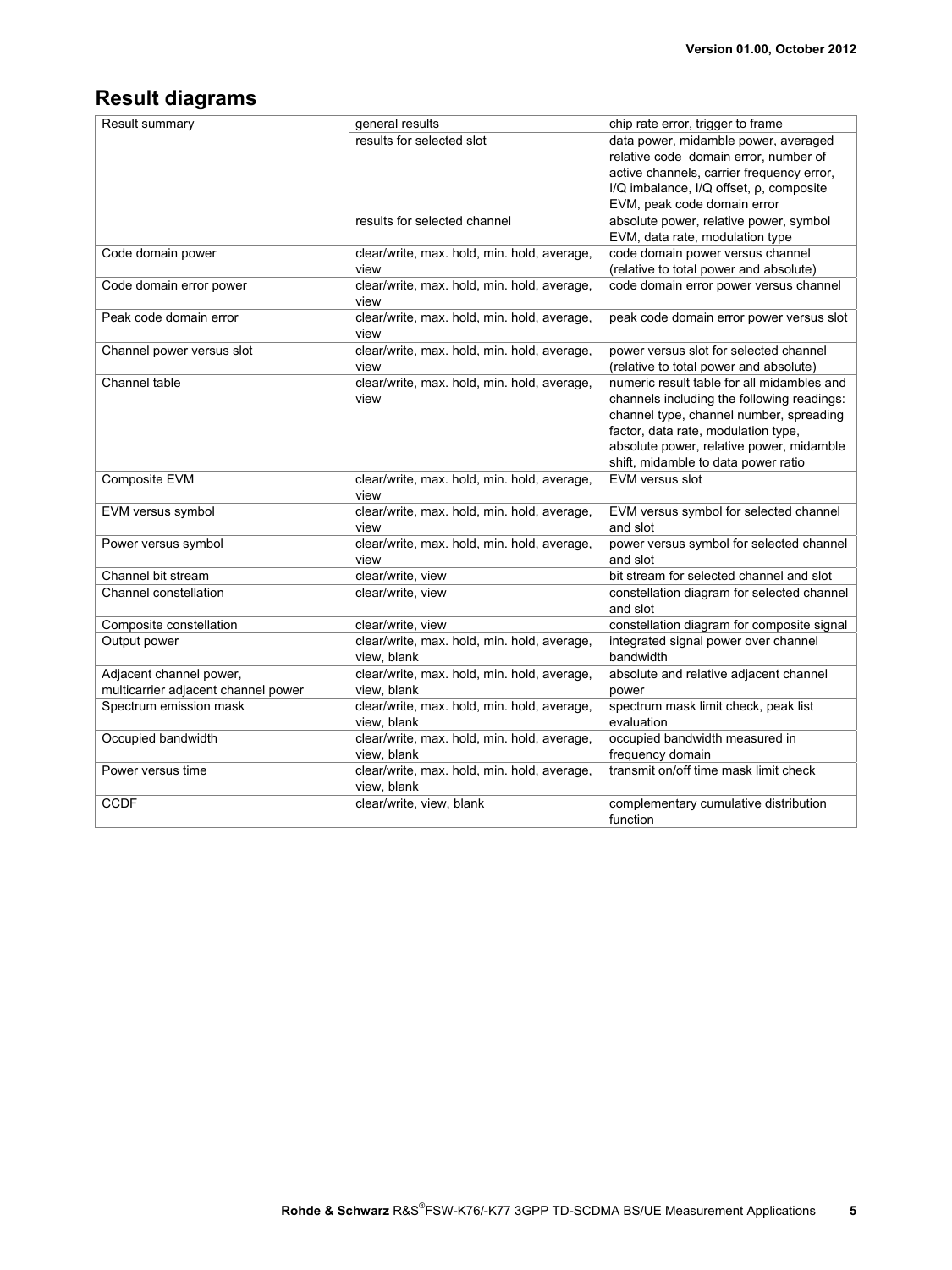$\overline{a}$ 

### **Measurement specification (nominal)**

For 700 MHz < center frequency < 2.7 GHz and with external reference frequency applied.  $P_{total}$  > -20 dBm.

### **Specifications for R&S® FSW-K76**

Valid for 10 active DPCH, SF 16, modulation type QPSK.

| Code domain power                |                                           |        |
|----------------------------------|-------------------------------------------|--------|
| Level uncertainty, total power   | dBn<br>ററ<br>fotal <sup>-</sup>           | 0.3 dB |
| Level uncertainty, channel power | ററ<br>dBm. relative<br>fotal <sup>-</sup> | dB     |

| . Peak code domain error . |              |                         |
|----------------------------|--------------|-------------------------|
| Measurement range          | AWGN channel | $-62$<br>: dB to –25 dB |
| Residual PCDE              |              | $-62$ dB                |

| <b>Composite EVM</b> |              |                               |
|----------------------|--------------|-------------------------------|
| Measurement range    | AWGN channel | 20 %<br>0/<br>to<br>U.Z<br>70 |
| Residual<br>EVM      |              | ٧٥<br>v.z                     |

| <b>Frequency error</b>  |                  |                                                  |
|-------------------------|------------------|--------------------------------------------------|
| Measurement range       | sync to midamble | $±14$ kHz                                        |
| Measurement uncertainty |                  | 3 Hz + reference frequency uncertainty           |
|                         |                  | (see R&S <sup>®</sup> FSW frequency uncertainty) |

| bandwidth<br>Occupied   |                                         |     |
|-------------------------|-----------------------------------------|-----|
| Measurement uncertainty | 9 % power bandwidth, span 4.8 MHz<br>99 | kHz |
|                         |                                         |     |

| Spectrum emission mask                                             |       |
|--------------------------------------------------------------------|-------|
| <sup>2</sup> <sub>total</sub> > –20 dBm<br>Dynamic range $(P_{to}$ | 80 dB |
|                                                                    |       |

|                                                           | ratio<br>.nannel<br>IAAI<br>юе |                                    |  |
|-----------------------------------------------------------|--------------------------------|------------------------------------|--|
| range<br>witl<br>or<br>' )∨namic<br>nnise<br>¬cπ.<br>tota | $\mathbf{H}$<br>∩∩             | <br>$\overline{\phantom{a}}$<br>dE |  |

<sup>&</sup>lt;sup>2</sup> The specified dynamic range is the ratio of the channel power to the power at an offset of 815 kHz, measured with 30 kHz integration bandwidth.

 $3$  The specified dynamic range is the ratio of the channel power to the power at an offset of 1.6 MHz, measured with 1.28 MHz integration bandwidth.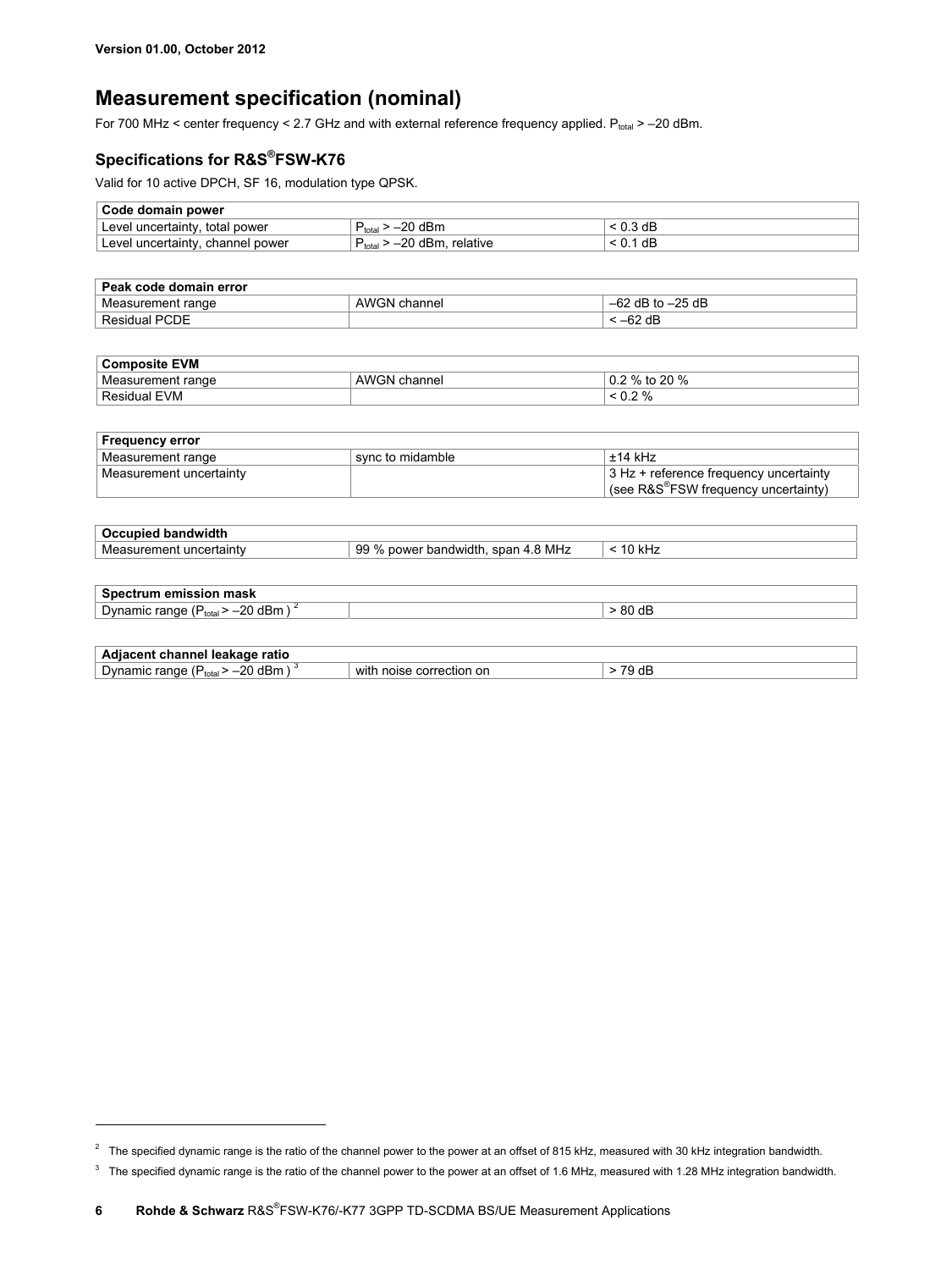### **Specifications for R&S® FSW-K77**

Valid for 1 active DPCH, SF 16 in slot 1, modulation type QPSK

| Code domain power                |                                |          |
|----------------------------------|--------------------------------|----------|
| Level uncertainty, total power   | −20 dBm<br>"total              | < 0.3 dB |
| Level uncertainty, channel power | · –20 dBm, relative<br>$total$ | < 0.1 dB |

| Peak code domain error |              |                           |  |
|------------------------|--------------|---------------------------|--|
| Measurement range      | AWGN channel | ⊢–25 dB<br>$-58$<br>dB to |  |
| Residual PCDE          |              | dE                        |  |

| <b>Composite EVM</b> |                 |                              |
|----------------------|-----------------|------------------------------|
| Measurement range    | AWGN<br>channel | 20%<br>$0.2 \%$<br>.t∩<br>ູບ |
| <b>Residual EVM</b>  |                 | 2%<br>v.z                    |

| <b>Frequency error</b>  |                  |                                                                                            |
|-------------------------|------------------|--------------------------------------------------------------------------------------------|
| Measurement range       | sync to midamble | $±14$ kHz                                                                                  |
| Measurement uncertainty |                  | 3 Hz + reference frequency uncertainty<br>(see R&S <sup>®</sup> FSW frequency uncertainty) |

| bandwidth<br>Occupied      |                                                                  |  |
|----------------------------|------------------------------------------------------------------|--|
| Measurement<br>uncertainty | span 4.8 MHz<br>$^{\circ}$ 0/<br>bandwidth.<br>aa<br>power<br>ວວ |  |
|                            |                                                                  |  |

| mack<br>$ -$<br>____                                                          |            |  |
|-------------------------------------------------------------------------------|------------|--|
| $\overline{\phantom{a}}$<br>dBr<br>)\/r<br>ange<br>iamic<br>tota<br>◡<br>$ -$ | -15<br>∵a∟ |  |
|                                                                               |            |  |

| ratio<br>--                                         |  |
|-----------------------------------------------------|--|
| ົ<br>dE<br>range<br>Dynamic<br>. L. A<br>total<br>◡ |  |

## **Ordering information**

 $\overline{a}$ 

| Designation                                  | Type                     | Order No.    |
|----------------------------------------------|--------------------------|--------------|
| 3GPP TD-SCDMA BS Measurement Application     | R&S <sup>®</sup> FSW-K76 | 1313.1445.02 |
| 3GPP TD-SCDMA UE Measurement Application     | R&S <sup>®</sup> FSW-K77 | 1313.1451.02 |
| Signal and Spectrum Analyzer                 | R&S <sup>®</sup> FSW8    | 1312.8000.08 |
| Signal and Spectrum Analyzer                 | R&S <sup>®</sup> FSW26   | 1312.8000.26 |
| Recommended options and extras               |                          |              |
| see the R&S®FSW data sheet (PD 5214.5984.22) |                          |              |

**For product brochure, see PD 5214.5984.12 and www.rohde-schwarz.com**

<sup>&</sup>lt;sup>4</sup> The specified dynamic range is the ratio of the channel power to the power at an offset of 815 kHz, measured with 30 kHz integration bandwidth.

 $5$  The specified dynamic range is the ratio of the channel power to the power at an offset of 1.6 MHz, measured with 1.28 MHz integration bandwidth.